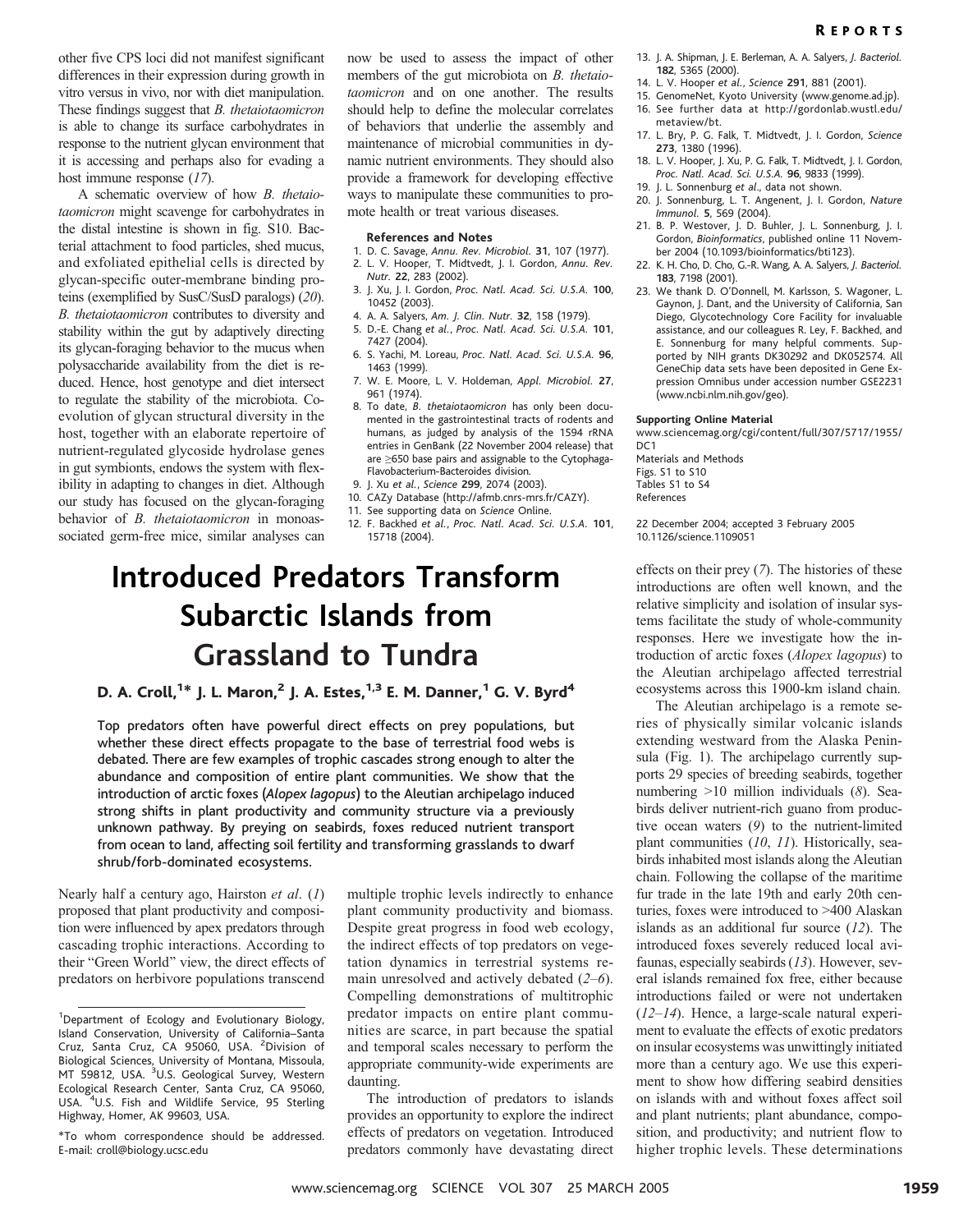



**Fig. 2.** Mean  $(\pm$ SE) values for parameters sampled on fox-infested (red) and fox-free (blue) islands in the Aleutian archipelago. (A) Photographs of typical plant communities on fox-infested (Ogangan Island) versus fox-free (Buldir Island) islands. (B) Logarithm of the density (birds  $m^{-2}$ ) of breeding seabirds estimated from population counts made by the U.S. Fish and Wildlife Service (26). (C) Soil Bray phosphorous (%). (D) Composition of island plant community from point contact counts of 1-m<sup>2</sup> photo quadrats. (E) Grass biomass (g dry weight  $m^{-2}$ ). (F) Percent nitrogen composition of the dominant grasses (Leymus molis or Calamagrostis nutkanensis). (G) Percent nitrogen composition of a common forb (Achillea borealis).



were based on contrasts among 18 islands (9 with foxes and 9 fox free) (Fig. 1) that were matched as carefully as possible for size and location in the archipelago (12).

A geographical information system (GIS) was used to superimpose spatially explicit grids over maps of each island. All islands were sampled at the completion of the growing season (August) between 2001 and 2003. We established a 30 m by 30 m plot at each of the grid crosspoints (12 to 32 per island, depending on island size)  $(12)$ , within which we sampled plant species presence and cover; aboveground plant biomass; total soil N, P, and  $\delta^{15}N$ ; and  $\%$ N and  $\delta^{15}$ N from a common grass (in most cases Leymus mollis but in some instances Calamagrostis nutkanensis) and forb (Achillea borealis) (12). At each island, we also haphazardly sampled  $\delta^{15}N$  in at least five individuals from a diverse group of terrestrial consumers, including a mollusk (Deroceras laeve), arachnid (Cybaeus reticulates), dipteran (Scathophaga impudicum), and passerine bird (Lapland longspurs, Calcarius lapponicus, and song sparrows, Melospiza melodia).  $\delta^{15}$ N was measured to determine the degree to which nitrogen-based nutrients were marine derived. Soils and organisms that obtain their N from locally fixed sources have lower  $\delta^{15}$ N values than those that obtain their N from higher trophic levels, such as marine fish and zooplankton (15, 16).

Breeding seabird densities were almost two orders of magnitude higher on fox-free than on fox-infested islands (Fig. 2B) (Mann-Whitney rank sum,  $T = 36$ ,  $P < 0.001$ ) (12). We estimate that this reduction in seabird abundance translates to a decline in annual guano input from 361.9 to 5.7 g m<sup>-2</sup> (median values;  $T =$ 42,  $P = 0.005$  (12). The resulting difference in marine nutrient input is reflected in soil fertility. Total soil phosphorus on fox-free islands was more than three times that on fox-infested islands (Fig. 2C)  $(F_{1,16} = 8.01, P = 0.012)$  (12). Although seabird colonies are often concentrated on the perimeter of islands, guanoderived nutrients can be broadly redistributed across islands and not solely concentrated within the colonies (17).

The different soil fertilities between foxfree and fox-infested islands corresponded with strong shifts among island types in the biomass and nutrient status of terrestrial plants, as well as overall composition of the plant community (Figs. 2, A to D, and 3A). Grass biomass was almost a factor of 3 higher (Fig. 2E) ( $F_{1,15}$  = 10.58,  $P = 0.005$ ), shrub biomass was a factor of 10 lower (0.48  $\pm$  0.31 versus 4.95  $\pm$  0.84 g  $m^{-2}$ ;  $F_{1,15} = 19.97$ ,  $P < 0.001$ ), and the nitrogen content in grasses and forbs was significantly greater on fox-free versus fox-infested islands (Fig. 2, F and G) ( $F_{1,16} = 8.28$ , P = 0.01 and  $F_{1,13} = 12.51$ ,  $P = 0.004$  for grasses and forbs, respectively). Plant communities on fox-free islands were graminoid dominated, whereas those on fox-infested islands had a